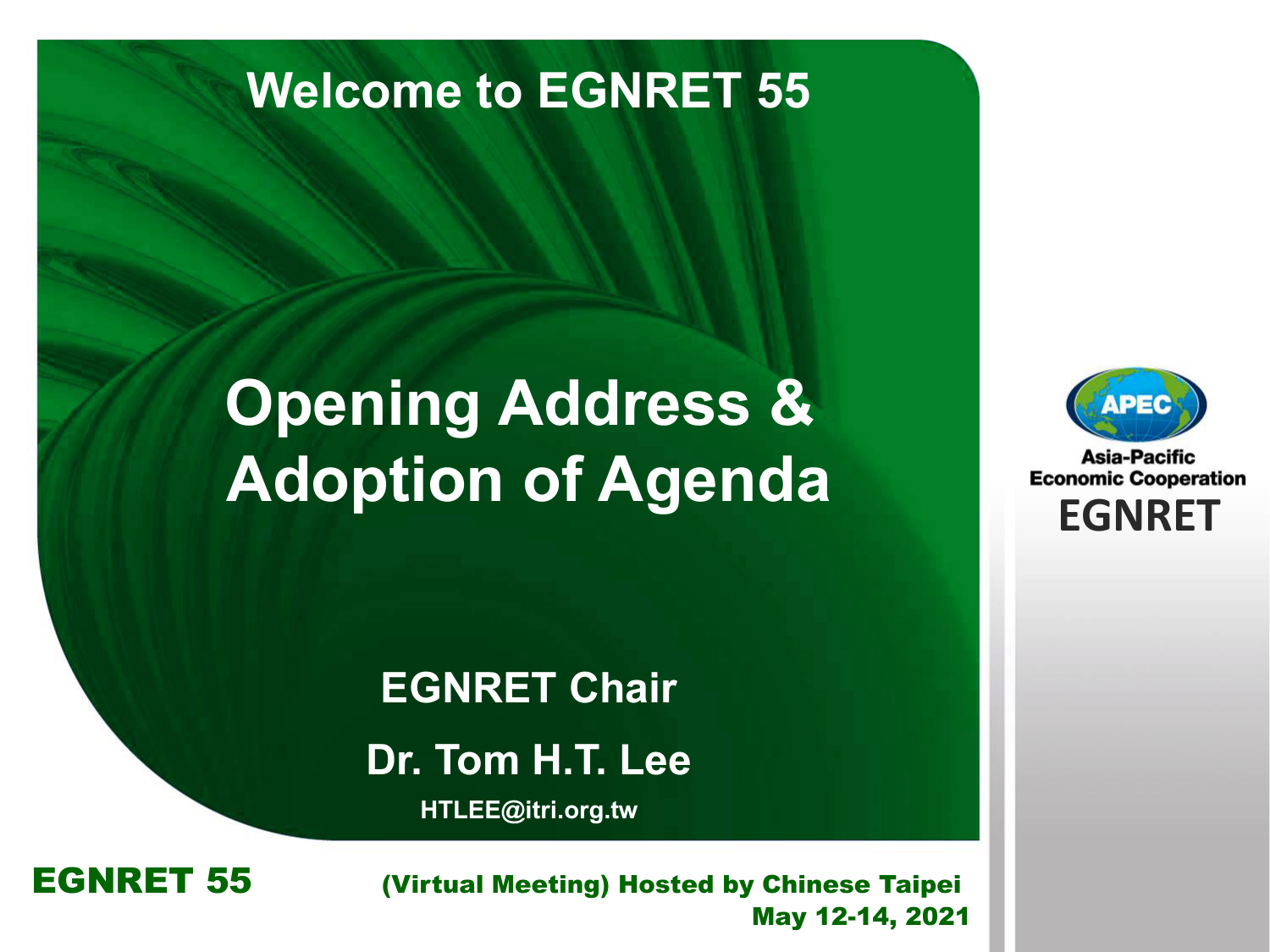### **Participants**

**APEC** Asia-Pacific<br>Economic Cooperation

**Page 2 EGNRET 55 (Virtual Meeting) Hosted by Chinese Taipei 12-14 May 2021**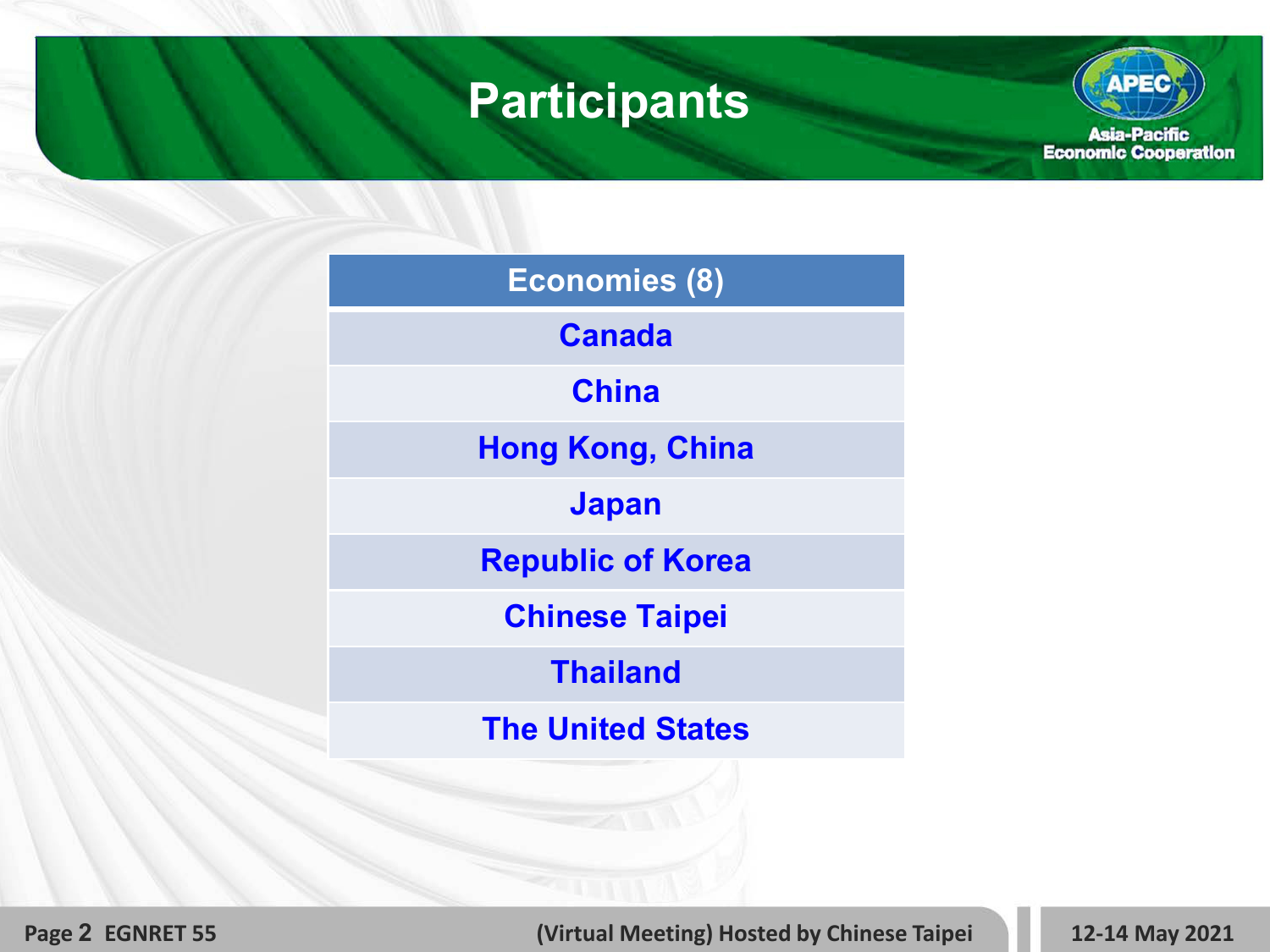## **EGNRET 55 Meeting 14 May 2021**



08:30-09:00 Test Run and Registration 09:00-09:05 | Opening Address & Adoption of Agenda | EGNRET Chair 09:05-09:20 | World Bank's Global Energy Storage Program (GESP) Climate Investment Funds, World Bank 09:20-09:35 | Progress/Status of Current EGNRET Projects & Project Submission Process EGNRET Secretariat 09:35-10:15 EGNRET Project Report  $\triangleright$  CN, Proposing Projects On-going Projects EGNRET members (5 Mins Each) 10:15-10:55 Renewable Energy Updates **EGNRET** members (5 Mins Each) 10:55-11:10 Discussion: Key Areas for Collaboration with APEC Expert Groups and other Cross Fora EGNRET members 11:10-11:20 EGNRET Administration **EXECUTE REVIEW OF TOR**  Coming Events and Next Expert Group Meeting **▶ Other Business** EGNRET Chair 11:20-11:30 Break (Switch from EGNRET 55 Meeting to Joint Meeting)

**Page 3 EGNRET 55 (Virtual Meeting) Hosted by Chinese Taipei 12-14 May 2021**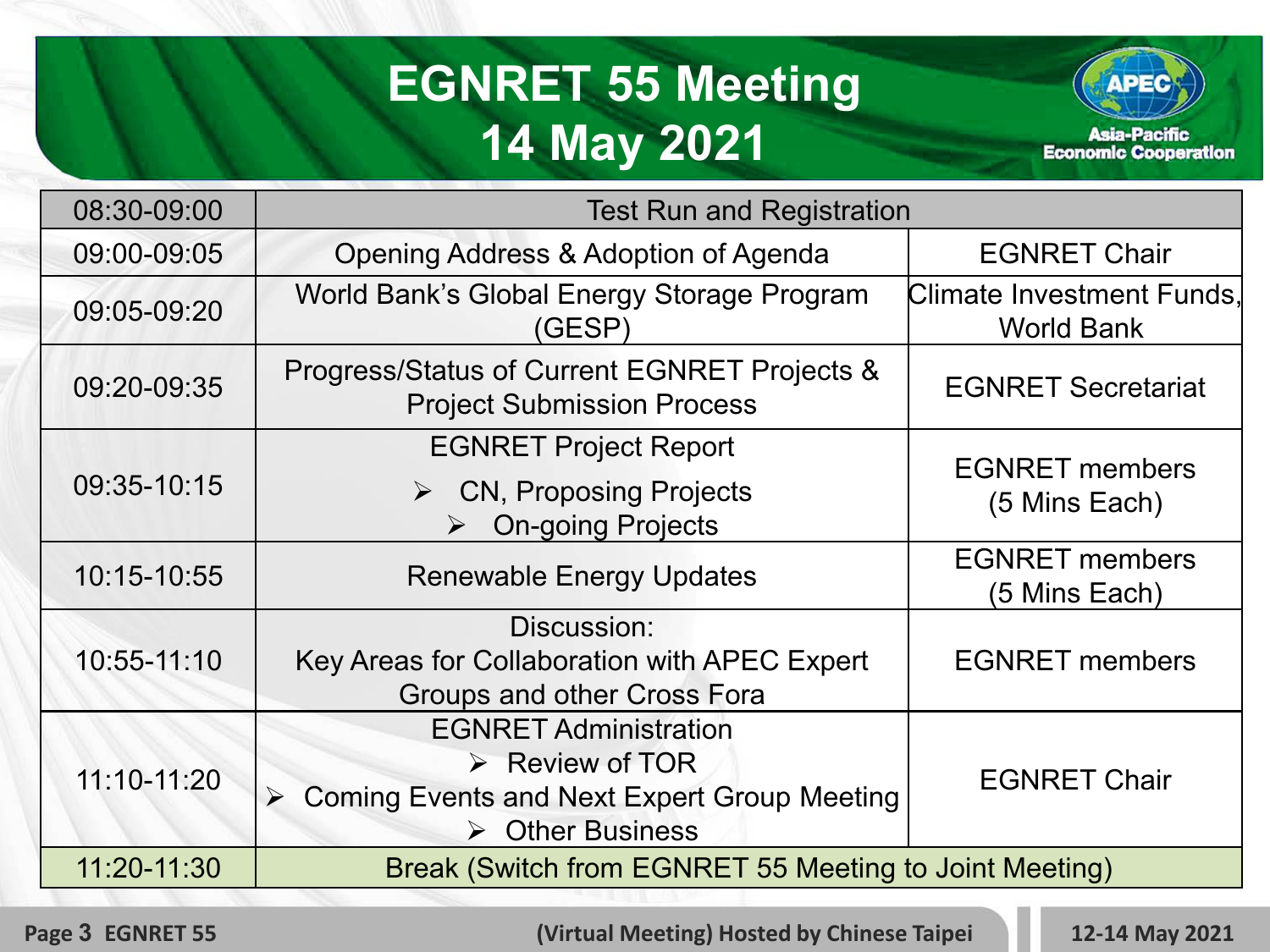# **Project Updates**



|                                 | No.                                  | <b>Project Name</b>                                                                                                                                 |
|---------------------------------|--------------------------------------|-----------------------------------------------------------------------------------------------------------------------------------------------------|
| <b>China</b>                    | <b>EWG 04 2020S</b><br>(Self-funded) | Innovative Approaches for Scaling-Up Renewable Energy Deployment in<br><b>APEC Region</b>                                                           |
| <b>Thailand</b>                 | <b>CN</b>                            | Achieving Carbon Neutrality through Bio-Circular-Green Economy Principle                                                                            |
|                                 | <b>EWG 03 2020A</b>                  | Integrating electrical vehicles and solar rooftop PV in electricity distribution<br>systems with continued performance of distribution transformers |
|                                 | <b>EWG 04 2019A</b>                  | Exploring Co-Benefit Opportunities for Renewable Energy and Energy<br><b>Efficiency Projects in the APEC Region</b>                                 |
|                                 | <b>EWG 11 2019A</b>                  | Accommodating Disruptive Technology into RE&EE Policies for Energy<br><b>Security</b>                                                               |
| <b>Chinese</b><br><b>Taipei</b> | <b>CN</b>                            | Empowering Indigenous Social Awareness on Renewable Energy and<br>Increasing Inclusion Sustainability for Green Recovery in APEC Regions            |
|                                 | Project under<br><b>APEC Review</b>  | Utilizing renewable energy certification to facilitate APEC regional<br>renewable energy growth                                                     |

**Page 4 EGNRET 55 (Virtual Meeting) Hosted by Chinese Taipei 12-14 May 2021**